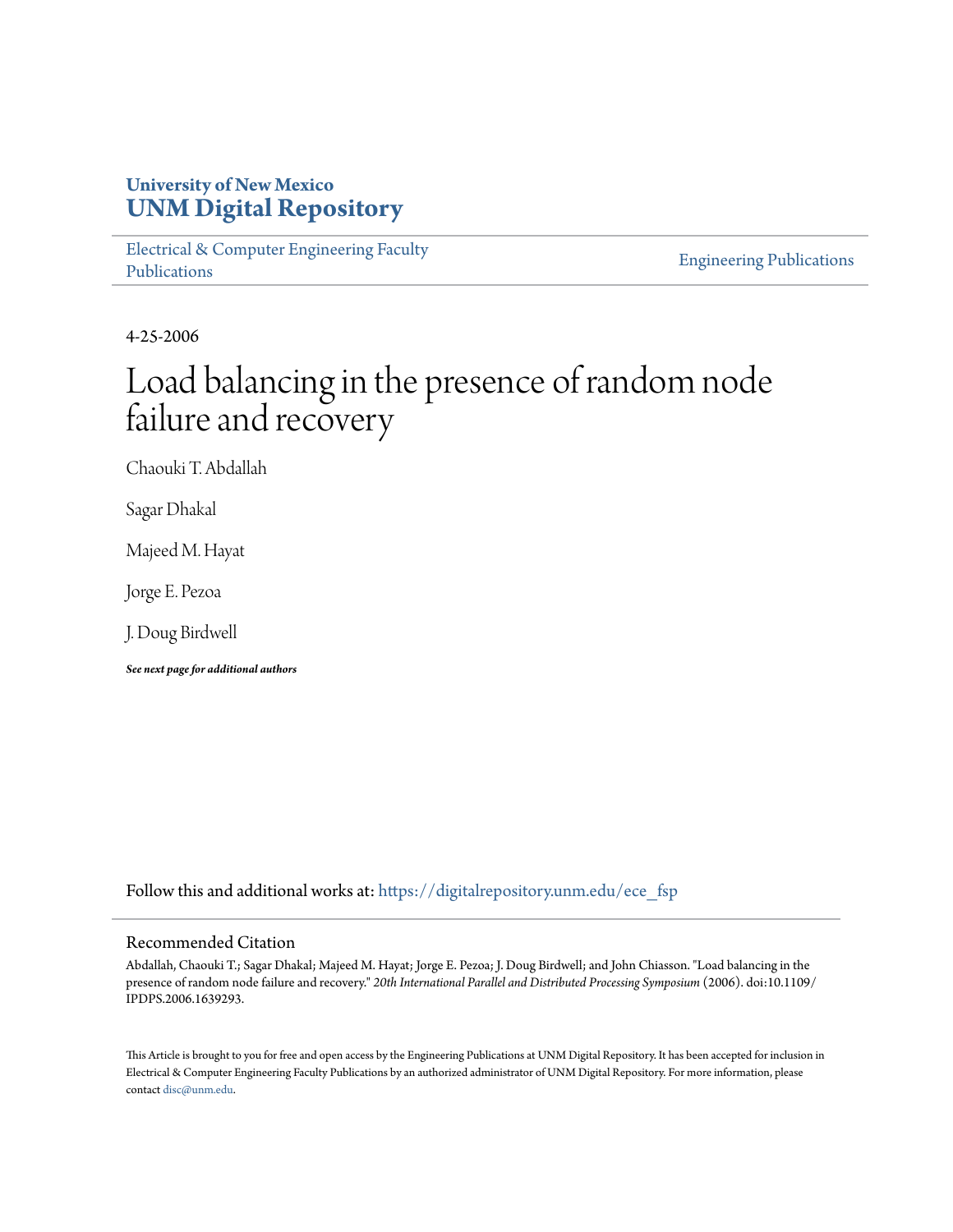# **Authors**

Chaouki T. Abdallah, Sagar Dhakal, Majeed M. Hayat, Jorge E. Pezoa, J. Doug Birdwell, and John Chiasson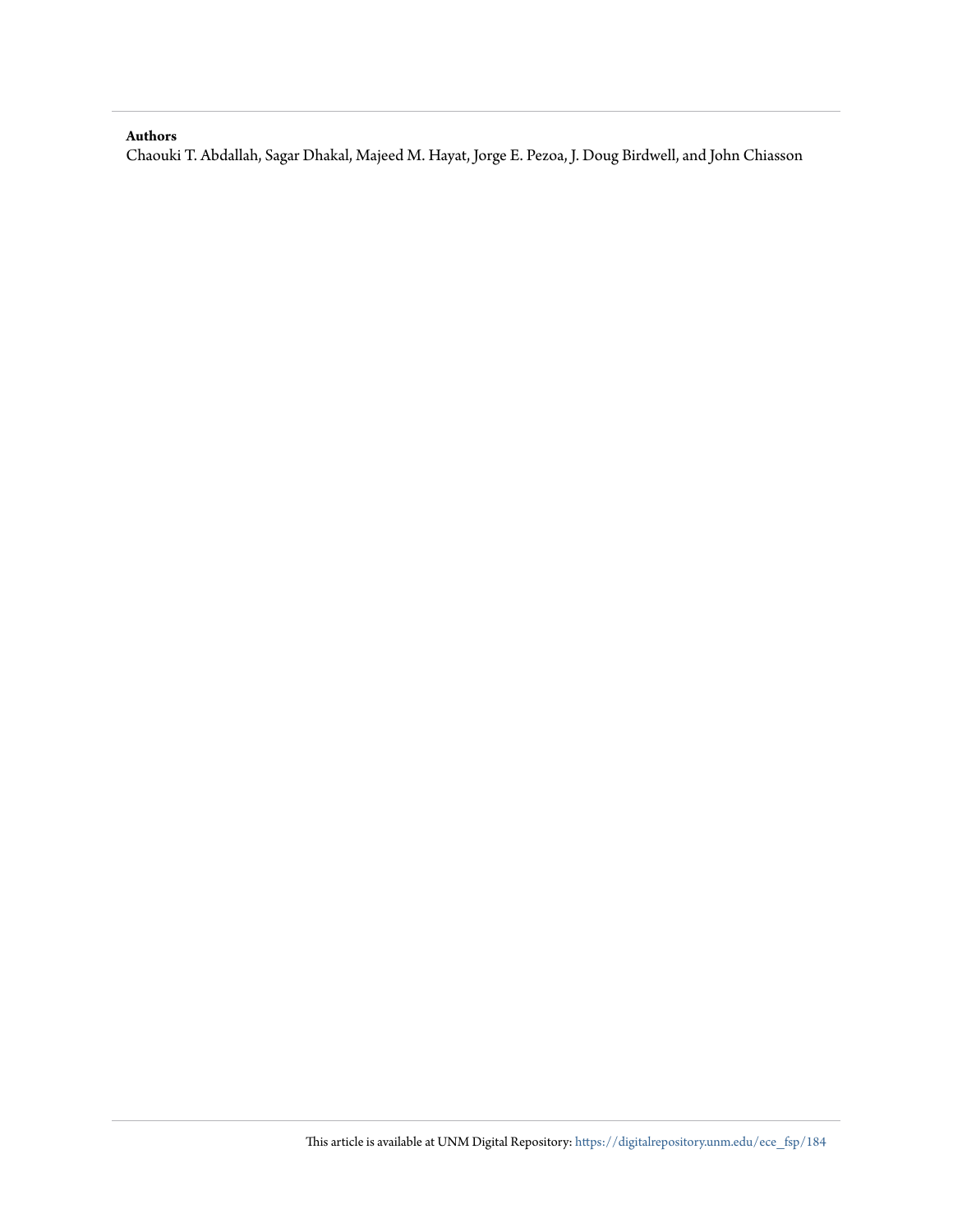# **Load Balancing in the Presence of Random Node Failure and Recovery**

Sagar Dhakal<sup>1</sup>, Majeed M. Hayat<sup>1</sup>, Jorge E. Pezoa<sup>1</sup>, Chaouki T. Abdallah<sup>1</sup>, J. Doug Birdwell<sup>2</sup>, and John Chiasson<sup>2</sup>

Dept. of Electrical and Computer Engineering Dept. of Electrical and Computer Engineering Albuquerque, NM 87131-0001 USA Knoxville, TN 37996-2100 USA {dhakal, hayat, jpezoa, chaouki}@eece.unm.edu {birdwell, chiasson}@utk.edu

#### **Abstract**

In many distributed computing systems that are prone to either induced or spontaneous node failures, the number of available computing resources is dynamically changing in a random fashion. A load-balancing (LB) policy for such systems should therefore be robust, in terms of workload re-allocation and effectiveness in task completion, with respect to the random absence and re-emergence of nodes as well as random delays in the transfer of workloads among nodes. In this paper two LB policies for such computing environments are presented: The first policy takes an initial LB action to preemptively counteract the consequences of random failure and recovery of nodes. The second policy compensates for the occurrence of node failure dynamically by transferring loads only at the actual failure instants. A probabilistic model, based on the concept of regenerative processes, is presented to assess the overall performance of the system under these policies. Optimal performance of both policies is evaluated using analytical, experimental and simulation-based results. The interplay between node-failure/recovery rates and the mean load-transfer delay are highlighted.

### **1. Introduction**

In a distributed computing system, large workloads are divided among independent computational elements (CEs), or nodes, in an attempt to minimize the average service time per task of the entire system. Such load allocation is referred in the literature as load balancing (LB). In a heterogeneous computing environment, where different nodes (links) may have different

<sup>1</sup>University of New Mexico <sup>2</sup>University of Tennessee

processing speeds (delays), an effective LB policy must consider factors like inhomogeneity in node's processing speeds, variability and inhomogeneity in delays in inter-node communications, the number of available nodes in the system, etc.

Additionally, a distributed computing system may utilize dynamic sets of CEs, where nodes may join and leave the system in a random fashion. An example of such systems is "SETI at Home" [1]. Such systems typically use dedicated workstations as well as dynamic resources comprising a network of non-dedicated nodes, such as a collection of desk-tops or portable computing devices that are online, which are used remotely, upon availability, to participate in the distributed computing. However, these nodes can go off-line anytime, regardless of the portion of the load assigned to them. Furthermore, the participation of any node may be interrupted by either the local usage of the node by its owner or due to the occurrence of physical failure or damage to the node. (The latter effect applies even to the set of dedicated nodes.) Such scenarios induce an uncertainty in the availability of the number of functional nodes, whereby any node (including the dedicated nodes) may randomly fluctuate between a "failure" (or "down") and "working" (or "up") states.

Clearly, uncertainty in the number of working nodes is expected to degrade the performance of any LB policy which does not account for the above-described node-failure and recovery mechanism. More precisely, the distribution of task completion time (or service time) is dependent on the statistics of node failure and recovery. Available literature on distributed computing in such uncertain environments, primarily considers LB policies where any node failure is addressed only after its occurrence. Checkpoint-resume or terminate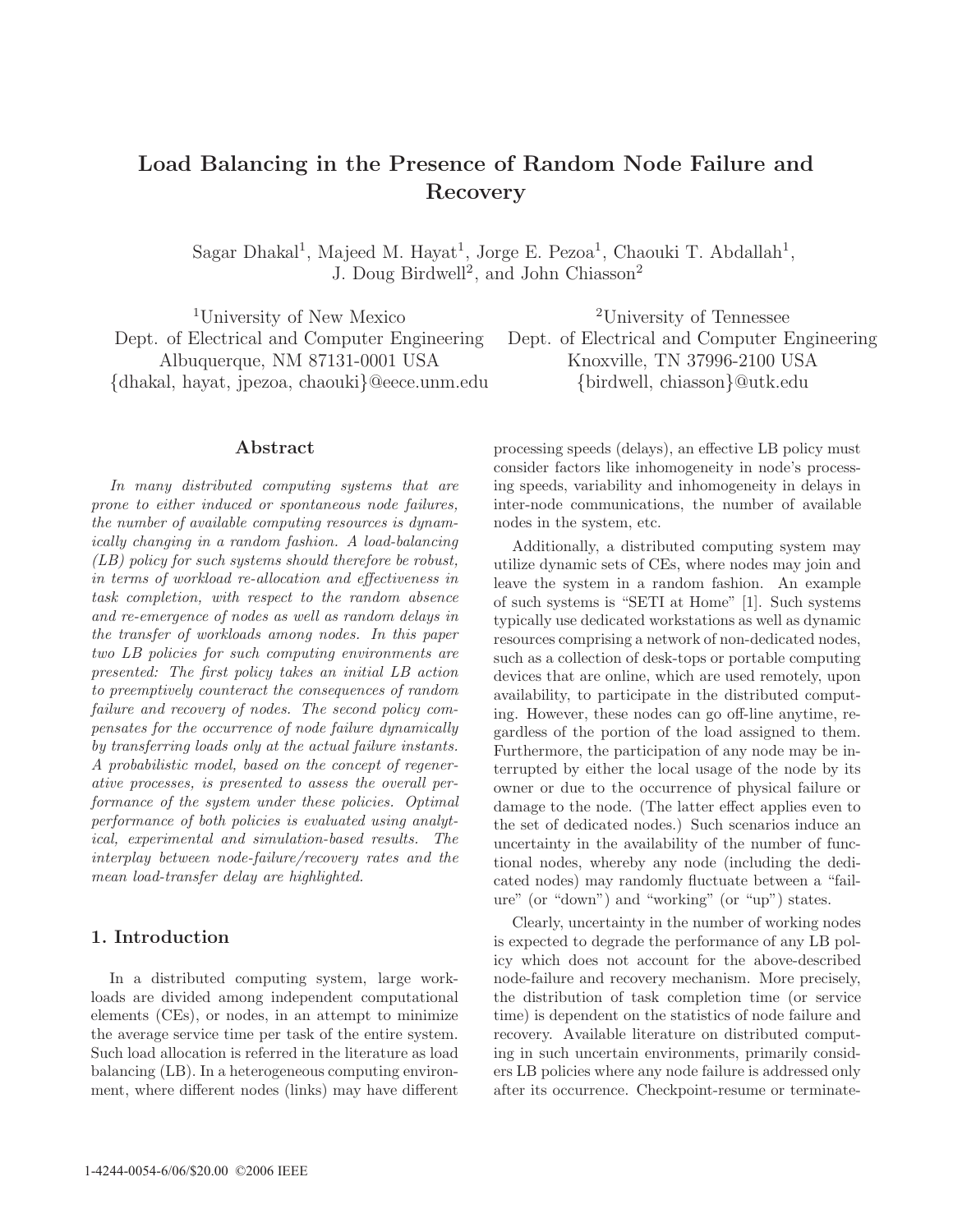restart mechanisms are used to detect failures and recover unprocessed tasks at the failed nodes [2, 3]. The node failure can also be tackled by keeping multiple copies of workload on different nodes [4], while the work of Choi et al. [5] addresses performance of the system based only on the unreliable resources, without addressing the cooperation between dedicated and non-dedicated nodes. Additionally, most of the existing literature [6, 7] that offers analytical formulation of distributed-computing systems assumes a homogeneous setup and that network delays are deterministic. However, in distributed systems that operate over a wireless LAN, these assumptions are violated since (1) the communication delays are strongly random, (2) the statistics of these delays are inhomogeneous, and (3) the nodes are not homogeneous. We have reported in our earlier work that conventional LB policies that do not consider the presence of random delays perform poorly in a delay infested systems [8, 9].

To the best of our knowledge, there are no LB policies which take preemptive actions to compensate for node failure and recovery in heterogeneous distributedcomputing systems. By preemptive we mean adjusting the LB action to compensate for the possibility of node failure/recovery before node failure occurs. To appreciate why such preemptive action is useful, consider a scenario where a node fails while having a large sum of unprocessed load, which would be transferred to other nodes upon its failure. However, the transfer of such large load may be accompanied by a large, random delay, which may potentially result in idle times for the other nodes. Note that such action would not be ineffective had the delay been unsubstantial. Another scenario where action-upon-failure LB policy may not be effective is when the failure rate of a node is high. In this case, the frequent load transfer upon-failure would result in an increase in the overall volume of loads that are in transit. Therefore, depending on the statistics of the heterogeneous delay and node failure, we suspect that a preemptive LB policy may provide superior performance compared to an action-upon-failure-based LB policy. There is therefore a need to develop and analyze preemptive LB policies and understand the precise conditions at which they become effective.

In this paper we present LB policies for distributed computing systems where each node may fail randomly in time and subsequently recover in random amount of time. The policies take into account the randomness in processing speed of each node as well as the uncertainty in the load-transfer delay between the nodes. Two different LB policies are presented specialized for twonode systems. In the first LB policy (LBP-1), scheduling is performed preemptively at the beginning of the

execution of a workload. In the second policy (LBP-2), an initial scheduling is performed without the prior knowledge of the statistics of failure and recovery, but additional LB action is taken at every occurrence of node failure. The performance of both policies are analytically modeled, using the concept of regenerative processes [12], and optimized over the initial LB gain to minimize the average overall completion time for a fixed initial load distributions. Both policies are applied to real-time experiments over a wireless LAN test-bed and the results are compared to the theory and Monte-Carlo (MC) simulations. The theory presented in this paper can be extended to a multi-node system in a straightforward way.

This paper is organized as follows. Section 2 contains the description of both LBP-1 and LBP-2 followed by regeneration-theory-based analysis of the stochastic dynamics of LBP-1. The architecture of the distributed computing system implemented to test the LB is detailed in Section 3. In Section 4 we present the experimental results obtained using a wireless LAN environment and compare them to theoretical predictions and to MC simulations. Finally, our conclusions are given in Section 5.

# **2. LB policies and Theoretical Modeling**

Two different LB policies, namely LBP-1 and LBP-2, are presented in this section. Both policies allow the nodes to jointly execute scheduling at time  $t =$ 0. LBP-1 takes a proactive initial scheduling action by considering the node failure and recovery, while in LBP-2, the initial scheduling does not account for the node failure but a new balancing action is allowed at every failure instant to compensate for the node failure. In the rest of the paper, a task is the smallest indivisible unit of workload, and a load, or workload, refers to a collection of tasks. For simplicity, we present these two policies in the context of a two-node system; however, the same rationale and analysis applies to systems with multiple nodes.

Consider a 2-node distributed computer system, where the *i*th node has  $m_i \geq 0$  tasks in its queue at time  $t = 0$  and each node has the initial queue-size information of the other node. Suppose that the service time (execution time per task), failure time and recovery time of ith node follow exponential distribution with parameters (inverse of the mean),  $\lambda_{d_i}, \lambda_{f_i}$ and  $\lambda_{r_i}$ , respectively. The load-transfer delay between the nodes, say delay in transferring  $L_{ji}$  tasks from node  $i$  to node  $j$ , is also assumed to follow an exponential distribution with rate  $\lambda_{ii}$ , which depends on the size of the load  $L_{ji}$ . These approximations are supported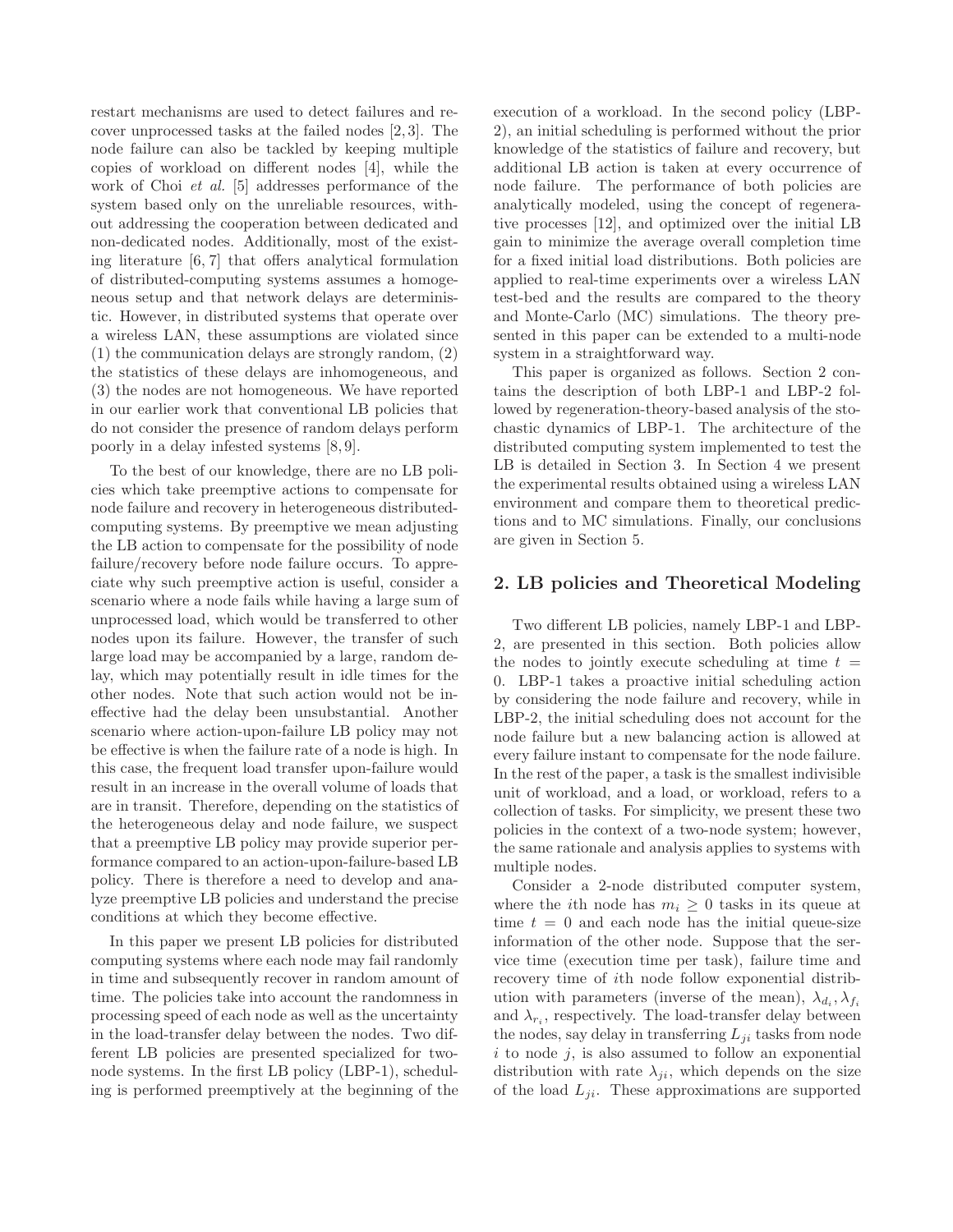in Section 4 by experimental results.

#### **2.1. Definition and analysis of LBP-1**

The policy LBP-1 allows a one-time and a one-way load transfer between the nodes and no other balancing action is taken afterwards. At time  $t = 0$ , both nodes are assumed to be functional and only one of the nodes, say node *i* transfers  $L_{ji}$  tasks to node *j*, where

$$
L_{ji} = \lfloor Km_i\rfloor,\tag{1}
$$

 $K \in [0,1], i, j \in \{1,2\}$  and  $i \neq j$ , where the userspecified control parameter  $K$  is known as LB gain. No other load transfer occurs afterwards and each node will process its remaining initial tasks as well as the tasks transferred to it. The optimal policy is to choose  $K$ , the sender node i and the receiver node j that will minimize the expected value of the overall completion time of the workload in the system. Our next goal is to characterize the expected value of the overall completion time for a given initial workload and optimize it over gain  $K$ . For the rest of this section, without loss of generality, we will suppose that node 1 is sender i.e., at time  $t = 0$ , node 1 sends  $L := L_{21}$  tasks to node 2 as given by  $(1)$ .

To do so it is necessary that we introduce the notion of work states of the distributed system and show its implication in the dynamics of the system. A node may either be in a working mode, indicated by "1," or dead or recovery mode, indicated by "0." Therefore, at any given instant, a 2-node system has  $2<sup>2</sup>$  work states that can be represented as  $(k_1, k_2)$ , where  $(k_1, k_2) \in \{0, 1\}^2$ . For example, work state  $(1, 1)$  corresponds to the case when both nodes are working while work state  $(1, 0)$ means node 1 is working while node 2 is dead. For the ith node, let  $X_i$  and  $Y_i$  be the random variables representing the time to failure (if the node is initially in a working state) and the time to recovery (if the node is initially in a dead state), respectively. We set  $Y_1 = \infty$ if the initial work state of the nodes is  $(1, k)$ ,  $Y_2 = \infty$  if the initial work state of the nodes is  $(k, 1)$ ,  $X_1 = \infty$  if the initial work state of the nodes is  $(0, k)$ , and  $X_2 = \infty$ if the initial work state of the nodes is  $(k, 0)$ . Thus, the random variable  $\sigma \triangleq \min(X_1, X_2, Y_1, Y_2)$  represents the time when the first node recovery or node failure occurs.

Next, we use the concept of regenerative processes [12] to obtain a set of difference equations that characterize the expected value of the overall completion time. Let  $W_i$  and  $Z$  be the random variables representing the time of the first task completion at the ith node and the time of arrival of load L sent from node 1 to node 2, respectively. Define the random variable

 $\tau \triangleq \min(\sigma, W_1, W_2, Z)$ , which represents the time of the first occurrence of any of the above events. The event  $\{\tau = s\}$  is termed a *regeneration event* since its occurrence will regenerate queues at time s that have similar statistical properties and dynamics as their predecessors, but with a different initial work state or different workload distribution. For example, with the initial work state  $(0, 0)$ , the occurrence of the event  $\{\tau = s\}$  implies that new versions of the queues will emerge at time s with similar dynamics, except that the initial work state has now changed to either  $(0, 1)$ or  $(1, 0)$ , depending on the occurrence of the events  $\{\tau = Y_2 = s\}$  or  $\{\tau = Y_1 = s\}$ , respectively. Note that the occurrence of the event  $\{\tau = W_2 = s\}$  implies that the set of queues that emerge at time  $t = s$  would statistically be the same as those at time  $t = 0$  if node 2 had one task less than what node 2 had for its initial workload. In summary, upon the occurrence of the event  $\{\tau = s\}$  the queueing system re-emerges, or it is regenerated, with a different initial load or working state.

#### **2.1.1 Expected completion time**

Let  $T_{M_1,M_2}^{k_1,k_2}$  denote the overall completion time, where node 1 has  $M_1 := m_1 - L$  tasks and node 2 has  $M_2 :=$  $m_2$  tasks at time  $t = 0$ , with L tasks in transit (from node 1 to node 2) given that the system's work state is  $(k_1, k_2)$  at time  $t = 0$ . We can use iterated conditional expectations to write:

$$
E[T_{M_1,M_2}^{k_1,k_2}] = E[E[T_{M_1,M_2}^{k_1,k_2}|\tau]]
$$
  
= 
$$
\int_0^\infty E[T_{M_1,M_2}^{k_1,k_2}|\tau = s]f_\tau(s)ds,
$$
 (2)

where  $f_{\tau}(t)$  is the probability density function of  $\tau$ . For  $(k_1, k_2) = (1, 1)$ , we can write

$$
\begin{aligned} \mathsf{E}[T^{1,1}_{M_1,M_2}|\tau=s] &= \\ \sum_{i=1}^2 \mathsf{E}[T^{1,1}_{M_1,M_2}|\tau=s=W_i]\mathsf{P}\{\tau=W_i\} \\ &+ \sum_{i=1}^2 \mathsf{E}[T^{1,1}_{M_1,M_2}|\tau=s=X_i]\mathsf{P}\{\tau=X_i\} \\ &+ \mathsf{E}[T^{1,1}_{M_1,M_2}|\tau=s=Z]\mathsf{P}\{\tau=Z\}. \end{aligned}
$$

Now we can utilize the concept of regeneration that was explained earlier in this section to obtain

$$
\mathsf{E}[T^{1,1}_{M_1,M_2}|\tau = W_2 = s] = s + \mathsf{E}[T^{1,1}_{M_1,M_2-1}].
$$

Therefore,

$$
\int_0^\infty \mathsf{E}[T_{M_1,M_2}^{1,1}| \tau = s = W_2] f_\tau(s) ds =
$$
  

$$
\mathsf{E}[\tau] + \mathsf{E}[T_{M_1,M_2-1}^{1,1}].
$$
 (3)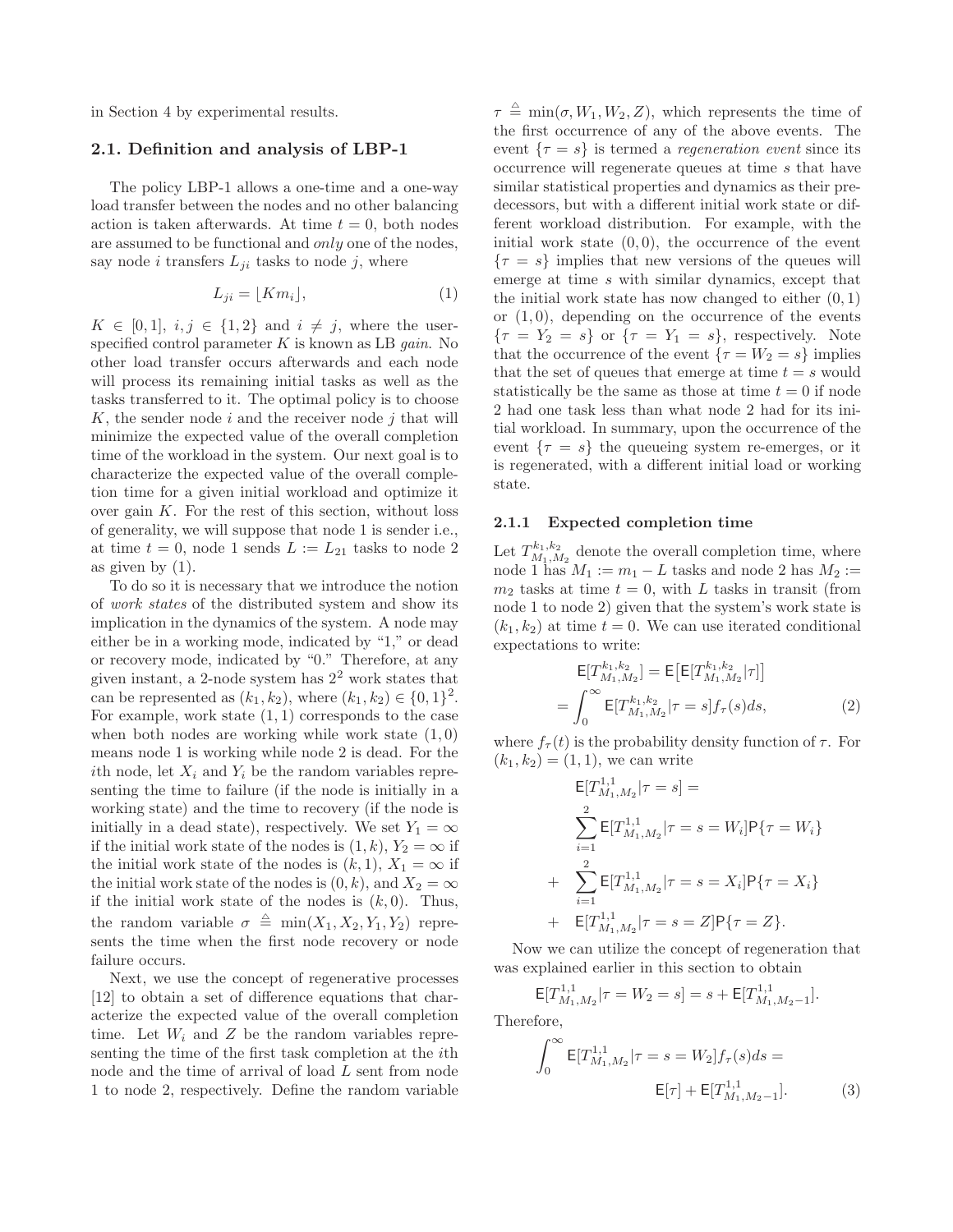Similarly, if  $\{\tau = X_2 = s\}$  occurs, we obtain

$$
\mathsf{E}[T^{1,1}_{M_1,M_2}|\tau=X_2=s]=s+\mathsf{E}[T^{1,0}_{M_1,M_2}].
$$

Interestingly, the occurrence of the event  $\{\tau = Z = s\}$ will regenerate the new queues, independently of the original queues, with similar statistical properties with the exception that  $Z = \infty$ . This prompts us to define a new, simpler random variable  $\hat{T}_{r_1,r_2}^{1,1}$ , which denotes the overall completion time when node i has  $r_i \geq 0$ tasks and the system work state is  $(1, 1)$  at time  $t = 0$ while there is no tasks in transit. With this, we can write

$$
\mathsf{E}[T^{1,1}_{M_1,M_2}|\tau = Z = s] = s + \mathsf{E}[\hat{T}^{1,1}_{M_1,M_2+L}].
$$

Let  $\mu_{M_1,M_2}^{1,1} := \mathsf{E}[T_{M_1,M_2}^{1,1}]$ . From basic probability, the definition of  $\tau$  implies that  $\tau$  is an exponential random variable with rate  $\lambda = \sum_{i=1}^{2} \lambda_{d_i} + \sum_{i=1}^{2} \lambda_{f_i} + \lambda_{21}$ . Also,  $P\{\tau = W_i\} = \lambda_{d_i}/\lambda$ ,  $P\{\tau = X_i\} = \lambda_{f_i}/\lambda$  and  $P\{\tau = \tilde{Z}\} = \lambda_{21}/\lambda$ . Using (2) and the decomposition based on regeneration principle, we obtain

$$
\mu_{M_1,M_2}^{1,1} = \frac{1}{\lambda} + \frac{\lambda_{d_1}}{\lambda} \mu_{M_1-1,M_2}^{1,1} + \frac{\lambda_{d_2}}{\lambda} \mu_{M_1,M_2-1}^{1,1} \n+ \frac{\lambda_{f_1}}{\lambda} \mu_{M_1,M_2}^{0,1} + \frac{\lambda_{f_2}}{\lambda} \mu_{M_1,M_2}^{1,0} + \frac{\lambda_{21}}{\lambda} \hat{\mu}_{M_1,M_2+L}^{1,1}.
$$

Similarly, with the initial work state  $(k_1, k_2) = (0, 1)$ , we can characterize  $\mathsf{E}[T^{0,1}_{M_1,M_2}]$  by the equation

$$
\mu_{M_1, M_2}^{0,1} = \frac{1}{\lambda} + \frac{\lambda_{d_2}}{\lambda} \mu_{M_1, M_2 - 1}^{0,1} + \frac{\lambda_{r_1}}{\lambda} \mu_{M_1, M_2}^{1,1} + \frac{\lambda_{f_2}}{\lambda} \mu_{M_1, M_2}^{0,0} + \frac{\lambda_{21}}{\lambda} \hat{\mu}_{M_1, M_2 + L}^{0,1},
$$

where,  $\lambda = \lambda_{d_2} + \lambda_{r_1} + \lambda_{f_2} + \lambda_{21}$ . In this fashion, we obtain a set of difference equations satisfying

$$
\mu = \mathbf{A}^{-1} \mathbf{b},\tag{4}
$$

with

$$
A = \begin{pmatrix} 1 & -\lambda_{r_2}/\lambda_A & -\lambda_{r_1}/\lambda_A & 0 \\ -\lambda_{f_2}/\lambda_B & 1 & 0 & -\lambda_{r_1}/\lambda_B \\ -\lambda_{f_1}/\lambda_C & 0 & 1 & -\lambda_{r_2}/\lambda_C \\ 0 & -\lambda_{f_1}/\lambda_D & -\lambda_{f_2}/\lambda_D & 1 \end{pmatrix}
$$
  

$$
\mathbf{b} = \begin{bmatrix} \frac{1}{\lambda_A} + \frac{\lambda_{21}}{\lambda_A} \hat{\mu}_{M_1, M_2+L}^{0,0} & \lambda_{M_1, M_2+L} \\ \frac{1}{\lambda_B} + \frac{\lambda_{d_2}}{\lambda_B} \mu_{M_1, M_2-1}^{0,1} + \frac{\lambda_{21}}{\lambda_B} \hat{\mu}_{M_1, M_2+L}^{0,1} & \lambda_C \\ \frac{1}{\lambda_C} + \frac{\lambda_{d_1}}{\lambda_C} \mu_{M_1-1, M_2}^{1,0} + \frac{\lambda_{21}}{\lambda_C} \hat{\mu}_{M_1, M_2+L}^{1,0} & \lambda_{M_1, M_2+L}^{1,1} \\ \frac{1}{\lambda_D} + \frac{\lambda_{d_1}}{\lambda_D} \mu_{M_1-1, M_2}^{1,1} + \frac{\lambda_{d_2}}{\lambda_D} \mu_{M_1, M_2-1}^{1,1} + \frac{\lambda_{21}}{\lambda_D} \hat{\mu}_{M_1, M_2+L}^{1,1} \end{pmatrix}
$$

where,

$$
\lambda_A = \lambda_{r_1} + \lambda_{r_2} + \lambda_{21},
$$
  
\n
$$
\lambda_B = \lambda_{d_2} + \lambda_{r_1} + \lambda_{f_2} + \lambda_{21},
$$
  
\n
$$
\lambda_C = \lambda_{d_1} + \lambda_{f_1} + \lambda_{r_2} + \lambda_{21},
$$
  
\n
$$
\lambda_D = \lambda_{d_1} + \lambda_{d_2} + \lambda_{f_1} + \lambda_{f_2} + \lambda_{21},
$$
  
\n
$$
\mu = \left[ \mu_{M_1, M_2}^{0,0}, \mu_{M_1, M_2}^{0,1}, \mu_{M_1, M_2}^{1,0}, \mu_{M_1, M_2}^{1,1} \right]^T.
$$

Observe that (4) holds for  $M_1, M_2 \geq 1$ ; thus, it is required that we compute the solution to the initial conditions  $\mu_{0,0}^{k_1,k_2}$ ,  $\mu_{0,1}^{k_1,k_2}$  and  $\mu_{1,0}^{k_1,k_2}$ , as well as  $\hat{\mu}_{M_1,M_2+L}^{k_1,k_2}$ . The first three quantities can be computed in a similar fashion but with a fewer possible events. For example,  $\mu_{0,0}^{k_1,k_2}$  can be computed by setting  $W_1 = \infty$  and  $W_2 = \infty$ , since there are no tasks to be executed. Finally, using arguments based on regeneration, it turns out that  $\hat{\mu}_{M_1,M_2+L}^{k_1,k_2}$  can also be written as  $\hat{\mu} = \hat{\mathbf{A}}^{-1}\hat{\mathbf{b}}$ (we omit details), where  $\hat{\mathbf{A}}$  is similar to  $\mathbf{A}$  with  $\lambda_{21} = 0$ , and  $\hat{\mathbf{b}}$  is similar to **b** with  $\lambda_{21} = 0$ . In this case, the initial condition  $\hat{\mu}_{0,0}^{k_1,k_2} = 0$ .

We make the final observation that swapping the roles of the sender and receiver nodes does not change the analysis detailed above. Therefore, our earlier assumption that node 1 was the sending node can now be relaxed. With the above complete solution of the mean overall completion time, the optimal gain value K and the sender/receiver pair (i.e., which node should be sending tasks to the other) that will minimize  $\mu_{M_1,M_2}^{1,1}$ can be found. This allows the determination of the optimal implementation of LBP-1. Numerical and experimental results are discussed in Section 4.

#### **2.1.2 Probability distribution function of the completion time**

Let  $p_{M_1,M_2}^{k_1,k_2}(t) := \mathsf{P}\{T_{M_1,M_2}^{k_1,k_2} \leq t\} = \mathsf{E}[1_{\{T_{M_1,M_2}^{k_1,k_2} \leq t\}}],$ where,  $1_A$  is an indicator function for the event  $\tilde{A}$ . By using the smoothing property of expectations and exploiting the concept of regeneration, it is straight forward to show that

$$
\dot{\mathbf{p}} = \mathbf{A}_1 \mathbf{p} + \mathbf{B}_1 \mathbf{u},\tag{5}
$$

where 
$$
\mathbf{A_1} = \begin{pmatrix} -\lambda_D & \lambda_{f_1} & \lambda_{f_2} & 0 \\ \lambda_{r_1} & -\lambda_B & 0 & \lambda_{f_2} \\ \lambda_{r_2} & 0 & \lambda_C & \lambda_{f_1} \\ 0 & \lambda_{r_2} & \lambda_{r_1} & \lambda_A \end{pmatrix}
$$
,  $\mathbf{B_1} = \mathbf{I_4}$ ,  
the 4 × 4 identity matrix

the  $4 \times 4$  identity matrix.

⎤  $\overline{a}$  $\overline{a}$  $\overline{a}$  $\frac{1}{2}$ 

$$
\mathbf{u} = \begin{bmatrix} \lambda_{d_1} p_{M_1-1,M_2}^{1,1}(t) + \lambda_{d_2} p_{M_1,M_2-1}^{1,1}(t) + \lambda_{21} \hat{p}_{M_1,M_2+L}^{1,1}(t) \\ \lambda_{d_2} p_{M_1,M_2-1}^{0,1}(t) + \lambda_{21} \hat{p}_{M_1,M_2+L}^{0,1}(t) \\ \lambda_{d_1} p_{M_1-1,M_2}^{1,0}(t) + \lambda_{21} \hat{p}_{M_1,M_2+L}^{1,0}(t) \\ \lambda_{21} \hat{p}_{M_1,M_2+L}^{0,0}(t) \end{bmatrix}
$$

 $\mathbf{p} = \left[ p_{M_1,M_2}^{1,1}(t), p_{M_1,M_2}^{0,1}(t), p_{M_1,M_2}^{1,0}(t), p_{M_1,M_2}^{0,0}(t) \right]^T$ and  $\hat{p}_{M_1,M_2}^{k_1,k_2}(t) = E[1_{\{\hat{T}_{M_1,M_2}^{k_1,k_2}\leq t\}}],$  which results in a similar set of equations as in (5) but with  $\lambda_{21} = 0$ . Clearly, solving (5) requires the explicit and a priori solution of  $\hat{p}_{M_1,M_2}^{k_1,k_2}(t)$ . Indeed, by using the initial condition  $\hat{p}_{0,0}^{k_1,k_2}(t) = 1$ , we can iteratively solve for  $\hat{p}_{M_1,M_2}^{k_1,k_2}(t)$ and use it in (5).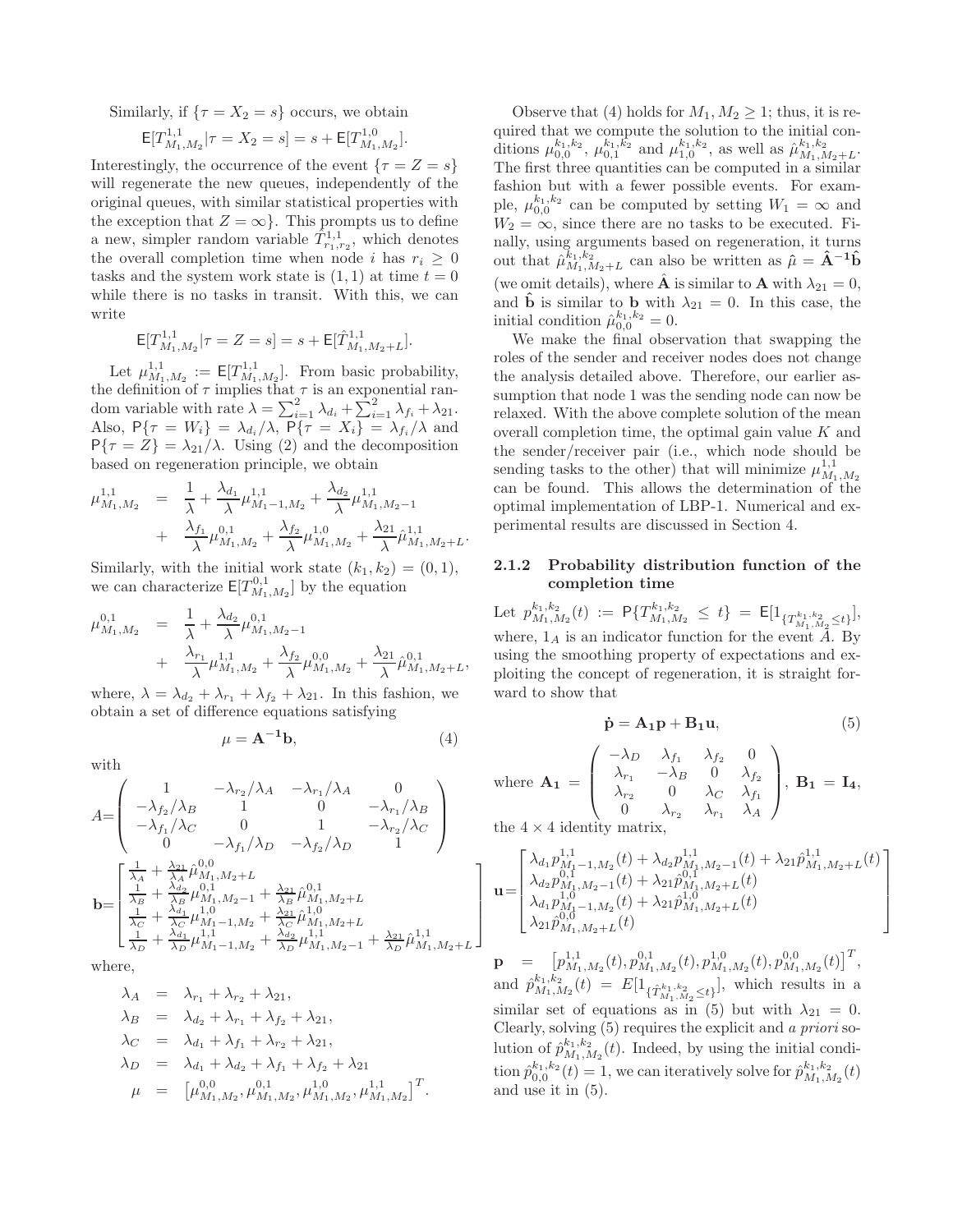# **2.2. Policy LBP-2**

In this policy, each node initially executes load balancing at time  $t = 0$  without considering the future possibility of node failures and subsequent recoveries of any node in the distributed system. Each node is assumed to be equipped with a backup system that can only send or receive tasks, as explained in more detail in Section 3. Subsequently, upon the occurrence of every node failure, the backup system of the failing node executes another balancing action to compensate for the time that will be wasted till the node recovers. As before we will assume that at time  $t = 0$  each node in the system has knowledge of the initial workload of all other nodes.

Based on the processing rates of the nodes, the initial LB action is taken to achieve an "approximately" uniform division of the total workload of the whole system among all the nodes assuming that all nodes will remain functional. It has been shown in our previous works that in a delay infested system, the division of the load based on the nodes' processing speeds alone does not yield a minimal average overall completion time [8, 10]. Specifically, at time  $t = 0$ , every node computes its excess load by comparing its load to the average over all load of the system. For example, the excess load at node  $j$  is given by

$$
L_j^{\text{excess}} = \left(m_j - \frac{\lambda_{d_j}}{\sum_{k=1}^n \lambda_{d_k}} \sum_{l=1}^n m_l\right)^+,
$$

where  $(x)^{+} \triangleq \max(x, 0)$ . This is a more plausible way to calculate the excess load of a node in a heterogeneous computing environment as compared to our earlier method that did not consider the processing speeds of the nodes [8–11]. Clearly, with the inclusion of the processing speeds of the nodes, a slower (faster) node has a larger (smaller) excess load than what it would have had under our earlier definition. The excess load is then partitioned among the  $n-1$  nodes by assigning a larger portion to a node with smaller relative load. Such a partition is obtained by using fraction  $p_{ij}$  given as

$$
p_{ij} = \begin{cases} \frac{1}{n-2} \left( 1 - \frac{\lambda_{d_i}^{-1} m_i}{\sum_{l \neq j} \lambda_{d_l}^{-1} m_l} \right), & n \ge 3\\ 1, & n = 2 \end{cases}
$$
(6)

 $\sum_{l=1}^{n} p_{lj} = 1$ . Therefore, these fractions form a parwith  $p_{jj} = 0$ . Indeed, it is easy to check that tition based not only on the amount of loads at the receiver nodes, as in [8–11], but also use the processing speeds of the receiver nodes. Consequently,  $p_{ij}L_i^{\text{excess}}$ uniformly divides the excess load of node  $i$  among all other nodes. But, due to the inherent delay in load transfer between nodes, such a uniform partition (which, in comparison to LBP-1, does not involve a LB gain,  $K$ ) will not guarantee the minimum possible overall completion time [8]. To remedy this, the userdefined gain  $K \in [0,1]$  will be used to calculate the actual portion of the load to be dispatched to node i from node  $j$ . The load to be transferred from node  $j$ to node i therefore becomes

$$
L_{ij} = \lfloor K p_{ij} L_j^{\text{excess}} \rfloor. \tag{7}
$$

In LBP-2, we choose the LB gain  $K$  that will minimize the average overall completion time under the hypothesis that the nodes will never fail. This optimization problem has already been solved using the concept of regeneration [10, 11] and it has been observed that due to the presence of random delay the LB gain is not unity.

Now suppose node j fails at time  $t > 0$ , which means that in average node  $j$  will be out of work for  $\lambda_{r_i}^{-1}$  amount of time. Therefore, knowing that the distributed system has already been balanced to optimize the average overall completion time, the failure of node j results in an accumulation, on average, of  $\lambda_{d_i}/\lambda_{r_i}$  of unattended tasks (which is the average recovery time multiplied by the processing speed) during its recovery period. Hence, node  $j$  should be allowed another balancing opportunity to transfer a load  $\left(\frac{\lambda_{d_i}}{\sum_{k=1}^n \lambda_{d_k}}\right)\left(\frac{\lambda_{d_k}}{\lambda_{d_k}}\right)$  $\bigwedge_{d_i} \lambda_{d_i}$  $\overline{\lambda_{r_i}}$ ) tasks to node *i*. But, the steadystate probability of any node i to be working is given by  $\left(\frac{\lambda_{r_i}}{\lambda_{f_i} + \lambda_{r_i}}\right)$ . Therefore, at every failure instant of

node *j*, the node should send 
$$
L_{ij}^F
$$
 number of tasks to node *i*  $(i \neq j)$ , where

$$
L_{ij}^F = \lfloor \left( \frac{\lambda_{r_i}}{\lambda_{f_i} + \lambda_{r_i}} \right) \left( \frac{\lambda_{d_i}}{\sum_{k=1}^n \lambda_{d_k}} \right) \left( \frac{\lambda_{d_j}}{\lambda_{r_j}} \right) \rfloor. \tag{8}
$$

# **3. Implementation of LB Policies**

We have developed a distributed computing system architecture to validate our stochastic model and to determine the performance of the system in case of recoverable failures. The system is formed by a certain number of CEs that are processing jobs in a cooperative environment. Each CE contains a back-up system that is saving the context of the application running on the node; therefore, if a node randomly fails (or "goes down") and recovers (or "goes up") after a certain random time, then it can resume its work by simply reloading the data saved by the back-up process. The software architecture of the distributed system is divided in three layers: application, communication and load-balancing/failure.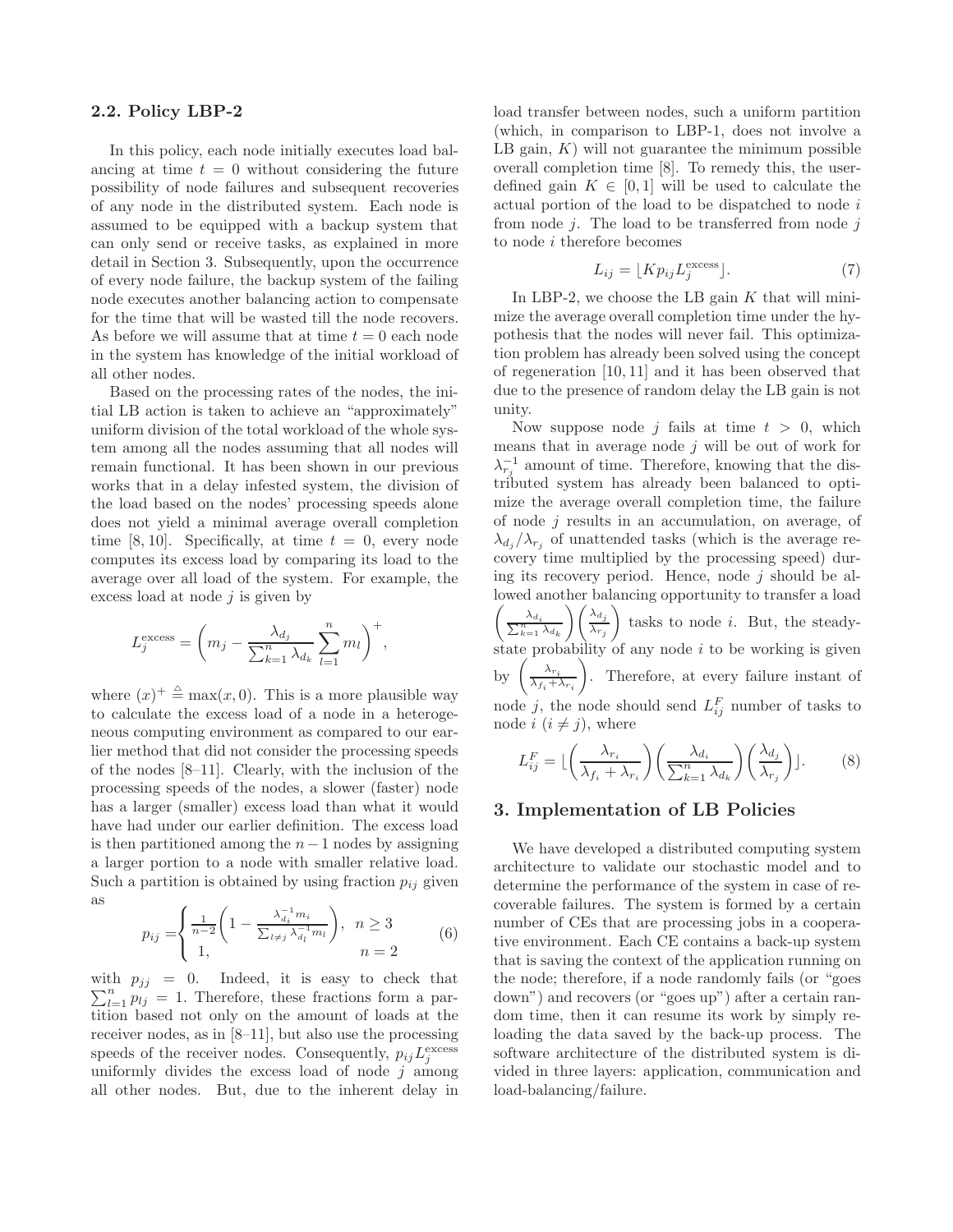The application layer software developed consists of the application that is being processed in parallel in the nodes forming the system. The application used to illustrate the load-balancing process is matrix multiplication, where one task is defined as the multiplication of one row by a static matrix duplicated on all nodes. To produce a certain randomness in the processing time of the tasks, we defined the arithmetic precision of each element in a row to be picked randomly from an exponential distribution. This also randomizes the sizes of the tasks. In addition, the application layer manages the shared data that is being transferred between the nodes and produces the state information of each node, which is transferred to the remaining nodes of the system.

The communication layer handles all the data and state information transfers made by the system. This layer receives the shared data from the application layer and transfers it to its peer layer on the receiving nodes. The UDP transport protocol is employed to perform all the state information exchanges among the nodes. The state information consists of the information about the current queue size, the node computational power, and other local information that may be relevant to the load-balancing policy in use. The sizes of the information state packets are between 20 and 34 bytes, depending on the policy employed. On the other hand, the TCP transport protocol is used to transfer the application data between the CEs. In this case, the size of the data packets depend on the number of tasks to be transferred and on the particular realization of each randomly generated task. In addition, the communication layer receives the data from the application layer and formats the data before transferring it to the receiving nodes. Therefore, after receiving data from the network, this layer performs inverse operation to the received packets before delivering the data to the application layer.

The load-balancing/failure layer implements the load-balancing policies and the failure/recovery actions presented in this paper. The load-balancing layer is implemented in software using a multi-threaded process, where the POSIX-threads programming standard was used. One of the threads is in charge of the loadbalancing policy and it is initiated, using an scheduler, at a predefined or at a calculated amount of time depending on the policy used. Therefore, the thread determines the portion of the tasks to be transferred to every node in the system, if applicable, and accesses the shared data to define the tasks to be sent by the communication layer. A different thread was coded for the back-up node, in order to implement the failure policy. This thread computes the amount of tasks to

be sent in case of a non-catastrophic failure, and also accesses the shared data to define which tasks must be transferred. The mentioned software is running identical copies on each node of the system; so, the system's load-balancing action (i.e., the instants of balance and the number of tasks to transmit from one node to the others) is distributed because of the local decision that each local node takes, based on the state information of the system that was exchanged during the synchronization events.

Finally, the software platform was coded in ANSI-C over UNIX-based systems, and it has been successfully tested on SPARC processor-based machines running Solaris operating system and on IA-32 processor-based computers running both Linux and Microsoft Windows operating systems.

# **4. Results**

To test the performance of the proposed LB policies, a comparative set of experiments was performed between these two policies, and the results were also compared to the theoretical predictions and MC simulations. The experiments were conducted over the EECE infrastructure-based IEEE 802.11b/g network at the University of New Mexico in normal work-days of operation. In our experiments we employed a 1 GHz Transmeta Crusoe processor-based computer (node 1) and a 2.66 GHz Intel P4 processor-based computer (node 2).

Firstly, experiments were conducted to estimate the processing speed of the nodes as well as to calculate the average delay in the network in the context of our application, i.e., to estimate processing time per task, and the delay incurred in transferring tasks. To recall, one task is an array of numbers and the processing time of a task is the time to multiply it with a static matrix of fixed size. As we indicated earlier in Section 3, the task sizes are generated randomly and independently, according to a common distribution, which will, in turn, result in independent and identically-distributed execution times. The empirically calculated probability density functions (pdf's) of the processing time per task of each node is shown in Fig. 1. Clearly, each empirical pdf can be approximated with an exponential pdf, where the processing rates of node 1 and node 2 are 1.08 tasks per second and 1.86 tasks per second, respectively. Also, from Fig. 2, we see that the average transfer delay depends on the load size (in terms of number of tasks), and grows linearly with the size. Further, the transfer delay per task can be approximated by an exponentially distributed random variable with mean 0.02s. Although there is a slight shift observed in the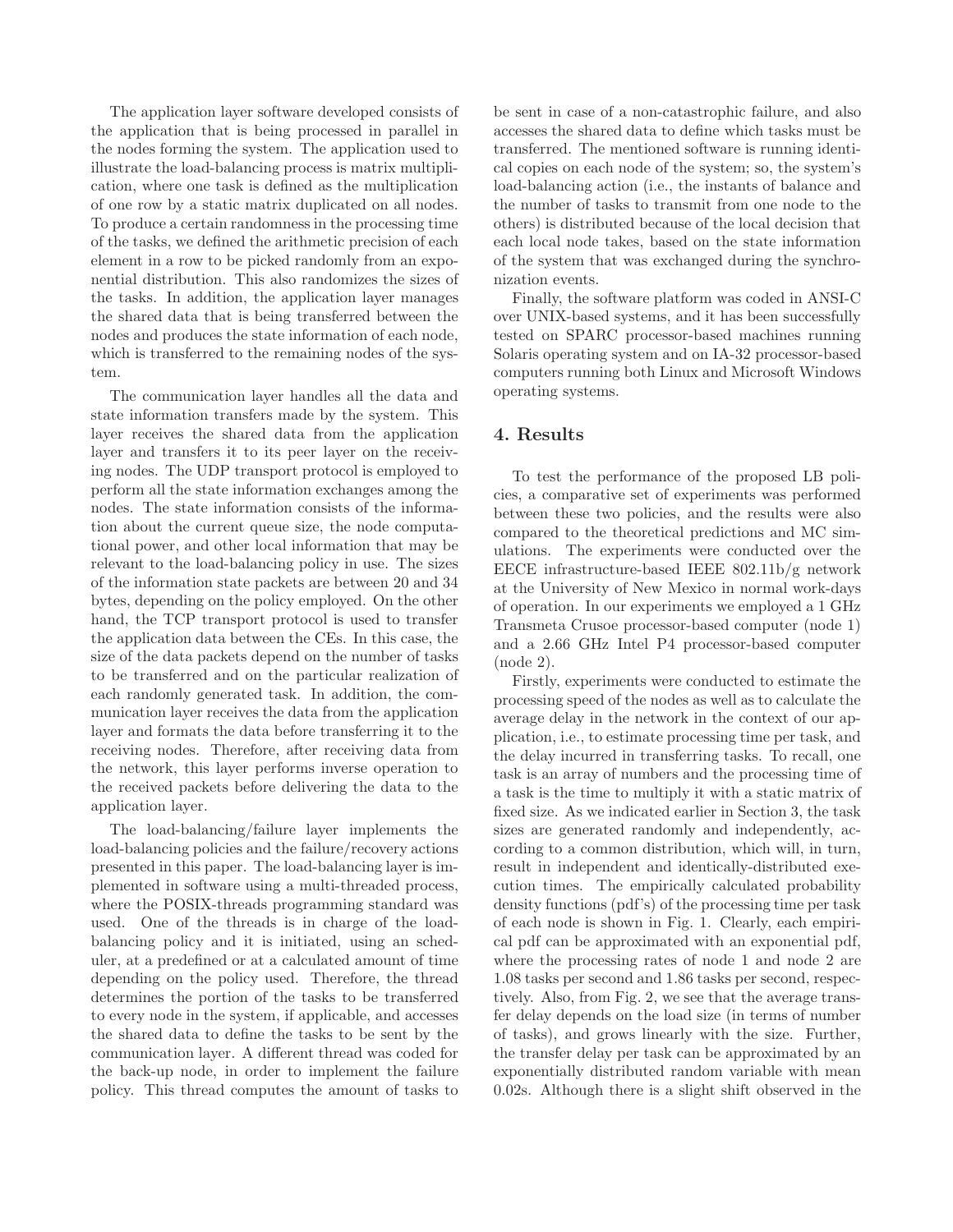pdf of the delay, in our approximation we maintained the exponential form of the pdf and compensated for the shift through the choice of the exponential parameter. This approximation simplifies the analysis (as the analysis in Section 2 assumes an exponential pdf) while capturing the random, load-dependent nature of the delay.

In the experiments, the nodes are assumed to fail and recover independently and randomly following an exponential pdf. In order to achieve this in our experiments, we have coded a process that dynamically generates failure instants and sends signals, at all such failure instants, to the application layer ordering it to stop executing tasks. Also, at every failure instant, the same process generates a recovery time and waits for that amount of time before sending a new signal to the application layer ordering it to resume the execution of tasks. In this paper, the average failure time for both nodes is 20s, while the average recovery times of nodes 1 and 2 are 10s and 20s, respectively. Clearly, node 1 is expected to be available for more time than node 2.

Initially, experiments were performed to assess the performance of LBP-1. Node 1 was assigned 100 tasks, while node 2 was assigned 60 tasks. The load-balancing was performed at time  $t = 0$  according to (1), and the load transfer was made from node 1 to node 2 using different values for K. The average overall completion time was computed for each case and the theoretical, MC-simulated, and experimental results are shown in Fig. (3). For comparison, the results for the no-failure case (when the failure rate is set to zero) are also shown. From the theoretical curves, it can be seen that the minimum average overall completion time occurs at  $K = 0.35$ , while the minimum occurs at  $K = 0.45$ for the no-failure case. Note that in the former case, node 1 transfers 35 tasks to node 2, while in the latter case it transfers 45 tasks to node 2. In both cases, the average overall completion time is minimized when node 1 transfers tasks to node 2, which has a higher processing speed. But, in presence of node failure, the amount of transfer is reduced because node 2 is now less reliable. Intuitively, we can state that the optimal  $K$  in case of node failure will always be less than the optimal  $K$  for the no failure case.

Next, we conducted experiments for LBP-2. The initial workload distribution was 100 and 60 tasks at nodes 1 and 2, respectively. Note that from (8) the amount of load to be transferred at every failure instant happens to be a constant, depending on parameters that are fixed in this paper. The optimal gain  $K$ for the initial LB (which does not account for node failure) was found to be 1 [11]. Using this optimal gain, the average overall completion time was calculated us-

ing 60 realizations of the experiments and was found to be 109.17s. We also performed the MC simulation under the same initial set-up for the LBP-2, and the average overall completion time turned out to be 112.43s using 500 realizations. Note that in the case of LBP-1 (see Fig. (3)), the minimum average overall completion time is 117s, which is greater than the value obtained for the LBP-2. This is expected since LBP-1 takes a preemptive action in the beginning by predicting the failure instants, while LBP-2 avoids the prediction by taking an action of transferring tasks only when failures occur. In order to compare the dynamics of each policy, we show in Fig. 4 the actual queues of each node, under one realization of the experiments performed for LBP-1 and LBP-2. We can observe that the longer flat portions of the queues corresponds to the recovery times of the nodes. Note also the downward (upward) jumps in the queues under LBP-2, which correspond to the action of transferring (receiving) tasks after every failure instant.

In order to compare the performance of the two policies in a small delay environment, we conducted experiments with different initial workloads under similar channel conditions. To achieve this, we first estimated the average delay per task using channel probing experiments, and the estimate was found to be 0.02s. The theoretical model was then used to calculate the optimal gains as well as the sender/receiver pairs for LBP-1 for each initial workload listed in Table 1. It was found that if the initial load of node 1 is smaller than the initial load of node 2, then the load transfer has to be made from node 2 to node 1; otherwise, node 1 has to be the sender node. Using the respective optimal gains and the sender/receiver pairs, the actual experiments were conducted and the average overall completion time was estimated using 20 realizations for each initial workload. In Table 1 we also list the theoretically calculated average overall completion time under the no-failure case. To conduct the experiments under LBP-2, we first calculated the optimal gains  $K$  using our previously reported theoretical model [11] (which does not consider node failure and recovery). In Table 2 we have listed the results obtained from our MC simulations and the real-time experiments. We can see from both Tables that LBP-2 outperforms LBP-1 in all cases.

We also studied the performance of LBP-1 and LBP-2 under different amount of delays in the channel. The results are shown in Table 3, and it can be seen that when the average delay per task is bigger than 1s, LBP-1 results in a smaller average overall completion time than LBP-2. This is attributable to the amount of time needed in making load transfers at every failure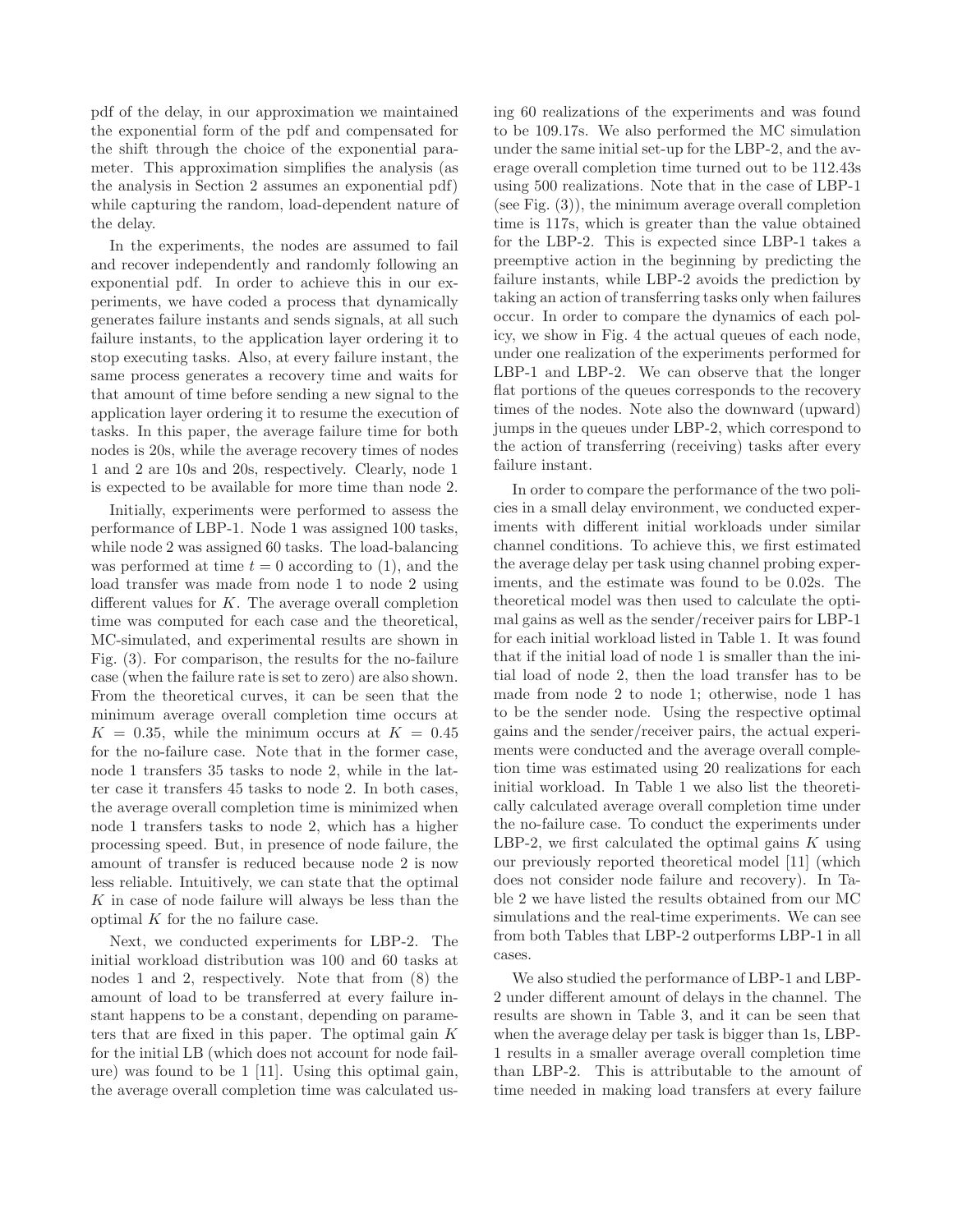

**Figure 1. Empirically estimated pdfs of the processing time per task for node 1 (top) and node 2 (bottom) as well as their exponential approximations (solid curves).**



**Figure 2. Top: Empirical pdf, calculated from 30 realizations of the transfer delay per task. Their exponential approximations (solid curves) are also shown. Bottom: A linear approximation of the empirically calculated mean delay as a function of the number of tasks transferred between nodes, calculated from 30 realizations per task. The dots represent the actual delays found in the 30 realizations for each number of tasks.**



**Figure 3. The average overall completion time as a function of the LB gain** K **for the LBP-1.**



**Figure 4. A realization of the queues obtained from the experiments conducted for LBP-1 and LBP-2.**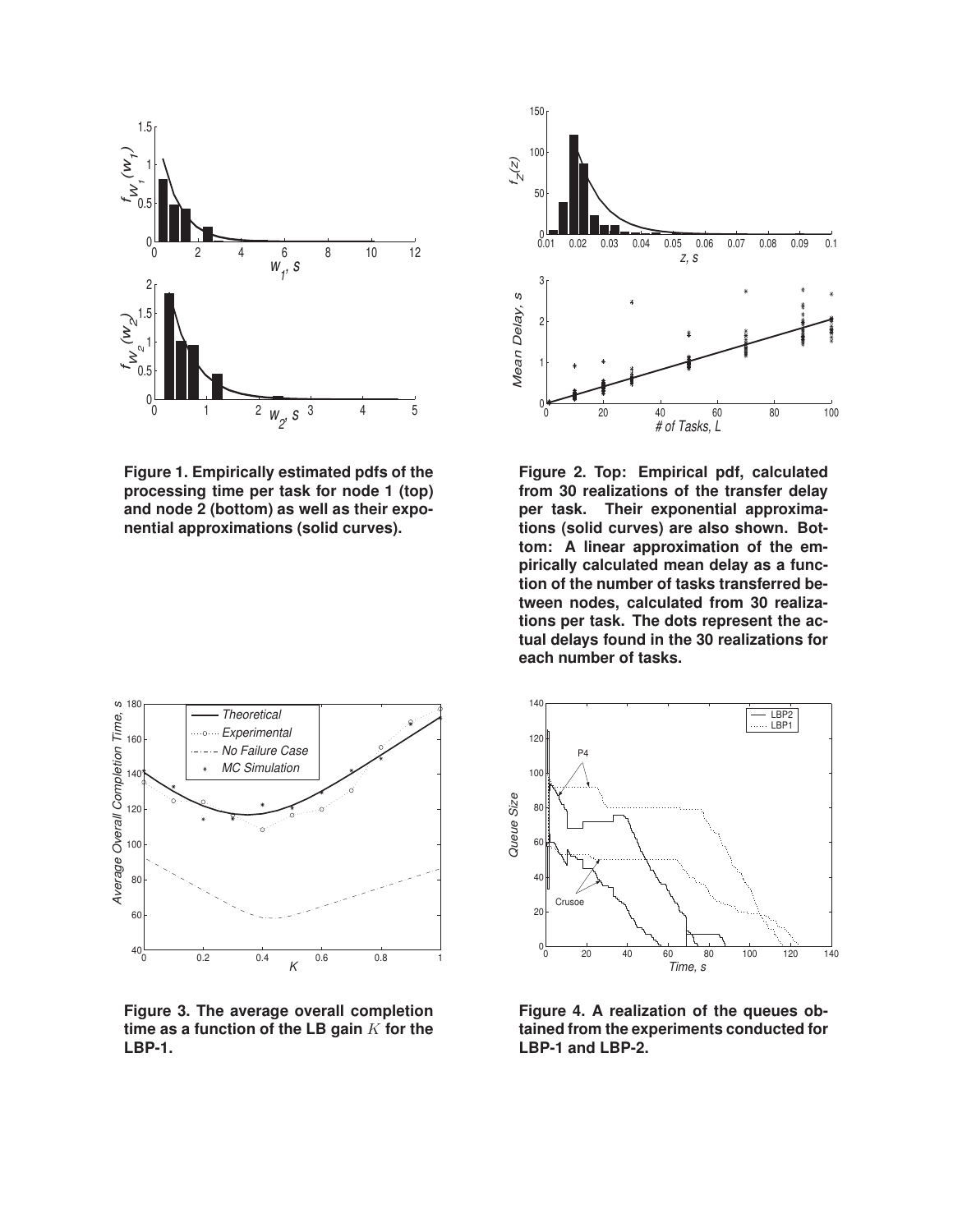|             |           | Average Overall     |        |         |
|-------------|-----------|---------------------|--------|---------|
| Initial     | Optimal   | Completion Time (s) |        |         |
| Workload    | Gain      | Node Failure        |        | Without |
| $(m_1,m_2)$ | $K_{opt}$ | Theo.               | Exp.   | Node    |
|             |           | Pred.               | Result | Failure |
| (200, 200)  | 0.15      | 274.95              | 264.72 | 141.94  |
| (200, 100)  | 0.35      | 210.13              | 207.32 | 106.93  |
| (100, 200)  | 0.15      | 210.13              | 229.19 | 106.93  |
| (200, 50)   | 0.5       | 177.09              | 172.56 | 89.32   |
| (50, 200)   | 0.25      | 177.09              | 215.66 | 89.32   |

**Table 1. Experimental results for LBP-1 using the theoretically determined optimal gain.**

**Table 2. Experimental and simulation results for the LBP-2.**

| ישו<br>$\overline{u}$ is the set of $\overline{u}$ |         |                     |        |  |  |  |
|----------------------------------------------------|---------|---------------------|--------|--|--|--|
| Initial                                            | Initial | Average Overall     |        |  |  |  |
| Workload                                           | LB Gain | Completion Time (s) |        |  |  |  |
| $(m_1,m_2)$                                        | К       | MC                  | Exp.   |  |  |  |
|                                                    |         | Simulation          | Result |  |  |  |
| (200, 200)                                         | 1.00    | 277.9               | 263.4  |  |  |  |
| (200, 100)                                         | 1.00    | 202.4               | 188.8  |  |  |  |
| (100, 200)                                         | 0.80    | 203.07              | 212.9  |  |  |  |
| (200, 50)                                          | 1.00    | 170.81              | 171.42 |  |  |  |
| (50, 200)                                          | 0.95    | 189.72              | 177.6  |  |  |  |
|                                                    |         |                     |        |  |  |  |

instant in case of the LBP-2, which may result in idle times at the receiving node while it waits for the load to arrive. On the other hand, the LBP-1 only makes a one-time transfer at the beginning of workload execution. Therefore, when the time needed to transfer the tasks from one node to the other is in the order of the mean recovery time of the sender node, the LBP-1 performs better than the LBP-2.

**Table 3. Performance of the LBP-1 and the LBP-2 under different network delays.**

| Average Delay  | Calculated Average Overall |         |  |
|----------------|----------------------------|---------|--|
| Per Task       | Completion Time (s)        |         |  |
| $\mathbf{s}$ ) | $LBP-1$                    | $LBP-2$ |  |
| .01            | 116.82                     | 112.43  |  |
| 0.5            | 117.76                     | 115.94  |  |
|                | 120.99                     | 122.25  |  |
|                | 127.62                     | 133.02  |  |
|                | 131.64                     | 142.86  |  |

Finally, we used (5) to compute  $p_{M_1,M_2}^{1,1}(t)$  under LBP-1 by using  $K$  that minimizes the average overall completion time. The average transfer delay per task was assumed to be 0.02s. As an example, in Fig. 5 we present the cumulative distribution function for the overall completion time for the initial workloads:  $(50, 0)$  and  $(25, 50)$ .



**Figure 5. The cumulative distribution function of the overall completion time in LBP-1. The upper figure shows the case of an initial workload of** (50, 0)**, while the lower figure is for an initial workload of** (25, 50)**.**

# **5. Conclusion**

We have presented two load-balancing policies for a distributed computing system in presence of node failure and recovery. The first policy, LBP-1, preemptively utilizes the statistical information about the failure and recovery processes to adjust the load-balancing gain K to an optimal value, thereby minimizing the mean of the overall completion time of the total workload. The probabilistic analysis of this policy was carried out using a regeneration-theory-based analytical approach. The performance metrics considered through out the study included the mean overall completion time and to a lesser extent its probability distribution function. We have observed that under LBP-1, as the failure rates of nodes increase (while holding other parameters fixed), the minimum achievable average overall completion time is obtained by reducing the strength of balancing. We also observed that the presence of node failure and recovery warrants the use of a reduced load